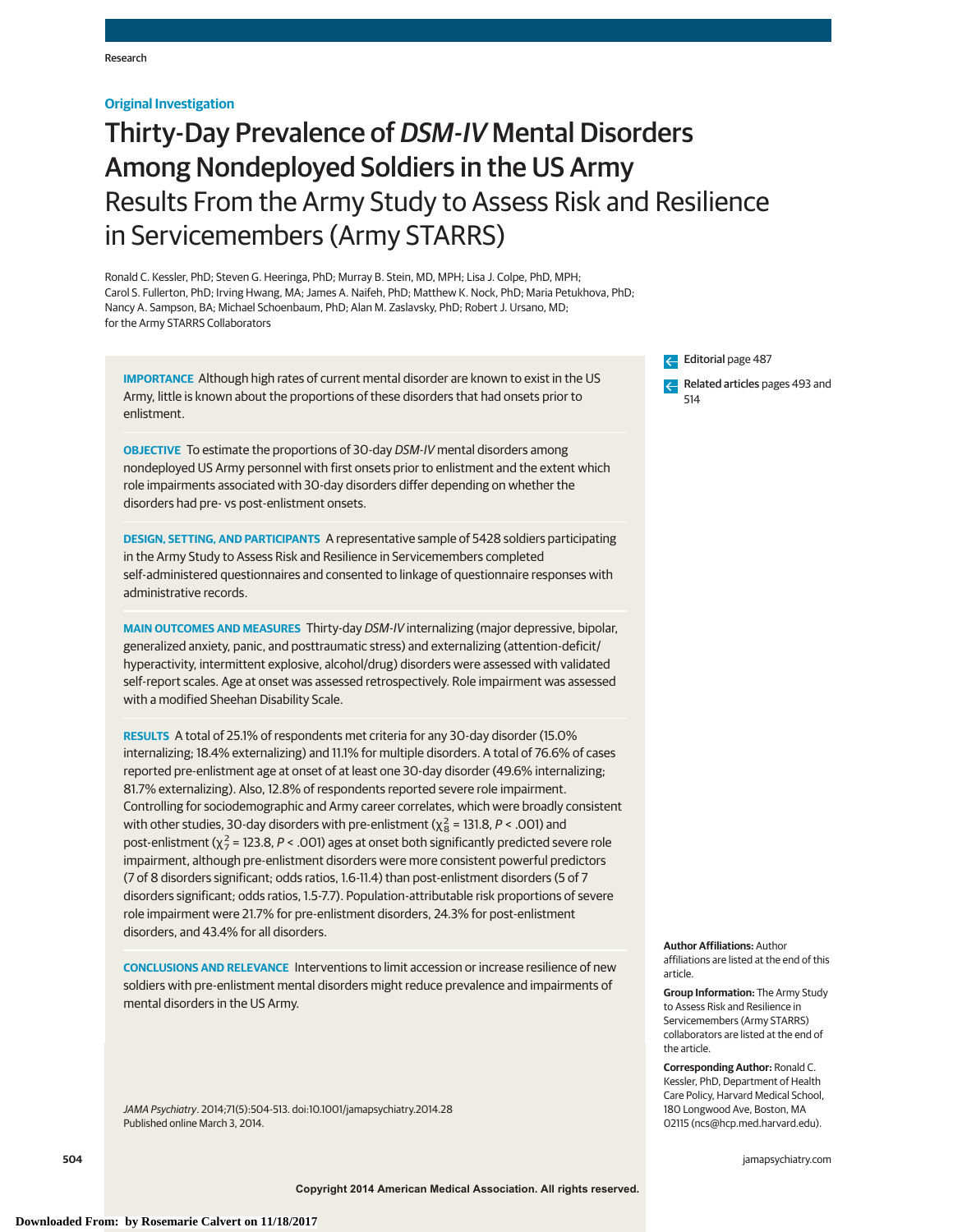**Mental disorders are leading causes of US military**<br>
morbidity.<sup>1</sup> Indeed, health care visits and days out<br>
of role owing to mental disorders in the US military<br>
are oxeoeded only by these owing to injuries  $\frac{2}{5}$  This morbidity.<sup>1</sup> Indeed, health care visits and days out are exceeded only by those owing to injuries.<sup>2</sup> This is partly because selection and retention criteria lead to low rates of chronic physical disorders, but military service also has unique stressors that can increase mental disorders.<sup>3-6</sup> Annual hospital bed days owing to mental disorders in the US military doubled<sup>7</sup> between 2006 and 2010. The military suicide rate also increased substantially during this period.<sup>8</sup> Although these trends are widely believed to be linked to the protracted conflicts in Afghanistan and Iraq,<sup>3,9</sup> it is not clear how many of these cases represented recurrences of pre-enlistment disorders. This question is important given recent discussions of optimal recruitment-retention strategies for an all-volunteer Army during times of war.<sup>10,11</sup> We know from general population epidemiological studies that most lifetime mental disorders have childhood-adolescence onsets<sup>12-14</sup> that are initially too mild to cause rejection from military service, even if they predict more severe subsequent episodes.<sup>15</sup> We are unaware of previous research that has examined the question of pre-enlistment history of mental disorders. Such data are presented here from the Army Study to Assess Risk and Resilience in Servicemembers (Army STARRS; www.armystarrs.org), a large multicomponent epidemiological-neurobiological study of Army suicide.<sup>16</sup>

# Methods

### The Sample

Data came from the April to December 2011 Army STARRS All-Army Study (AAS), a de-identified cross-sectional survey of active duty soldiers exclusive of those in Basic Combat Training or deployed to a combat theater. Quarterly AAS replicates consisted of stratified (by Army Command location) probability samples of units or subunits selected with probabilities proportional to authorized unit strength excluding units of fewer than 30 soldiers (less than 2% of Army personnel). All personnel in selected units were ordered to attend an informed consent presentation explaining study purposes, confidentiality, and voluntary participation before requesting written informed consent for a group self-administered questionnaire to link their administrative records to questionnaire responses and to participate in future data collections. Identifying information (eg, name and social security number) was collected from consenting respondents and kept in a separate secure file. These recruitment, consent, and data protection procedures were approved by the Human Subjects Committees of the Uniformed Services University of the Health Sciences for the Henry M. Jackson Foundation (the primary grantee), the Institute for Social Research at the University of Michigan (the organization collecting the data), and all other collaborating organizations.

A total of 327 group sessions were held in April to December 2011. Sessions were held with platoons (typically 30-60 soldiers), companies (typically 80-225 soldiers), or other subunits of battalions (typically 300-1300 soldiers, but divided into smaller groups for group administration). The median number of attendees was 18 (range, 1-169; interquartile range [ie, 25th-75th percentiles], 4-46). Small sessions were mostly held in medical or military police units to deal with their special 24 hour operation schedules. Large sessions were confined to installations with large auditoriums and a short time window for unit data collection. All interview sessions were scheduled for 90 minutes.

The 5428 AAS respondents considered here represent all Regular Army soldiers in the April to December 2011 AAS who completed the questionnaire and provided written consent for administrative data linkage. Activated Army Reserve and National Guard respondents were excluded owing to small numbers. Although all unit members were ordered to report to informed consent sessions, 23.5% were absent owing to conflicting duty assignments. Most attendees in 2011 (96.0%) consented to the survey, 98.0% of consenters completed the survey, and 69.2% of completers provided record linkage. Most incomplete surveys were owing to logistical complications (eg, units either arriving late or having to leave the 90-minute sessions early), although some respondents neededmore than the allotted time to complete the survey. The survey completion–successful linkage cooperation rate was 65.1% (0.96  $\times$  0.98  $\times$  0.692) and the response rate was 49.8% ([1 − 0.235] × 0.651) based on the American Association of Public Opinion Research COOP1 and RR1 calculation methods.<sup>17</sup> Although we were prohibited from attempting refusal conversion or obtaining individual-level administrative data for refusers, de-identified administrative data were provided for the entire Army and for survey respondents who agreed to linkage, allowing 2 weights to be created to adjust for nonresponse bias. Weight 1 adjusted for discrepancies in survey responses between survey completers with and without record linkage. Weight 2 adjusted for discrepancies between multivariate administrative record profiles of weighted (weight 1) survey completers with record linkage and the target population. Doubly weighted (weight 1 × weight 2) data were used in analyses. A more detailed description of AAS weighting is presented elsewhere.<sup>18</sup>

### **Measures**

### Data Collection Mode

Some data collection staff members were stationed throughout the field period at the largest 6 domestic Army installations (Forts Bliss and Hood in Texas, Bragg in North Carolina, Campbell in Kentucky, Carson in Colorado, and JB Lewis-McChord in Washington; together accounting for 63.5% of the AAS sample). Other staff traveled to smaller installations. Questionnaires were computer-administered using laptop computers at the 6 largest installations, while paper and pencil administration was used at other facilities. A discussion of considerations in this dual-mode approach to data collection is presented elsewhere.<sup>19</sup>

### Diagnostic Assessment

Respondents self-administered the Composite International Diagnostic Interview Screening Scale (CIDI-SC)<sup>20</sup> and the Posttraumatic Stress Disorder (PTSD) Checklist (PCL)<sup>21</sup> to assess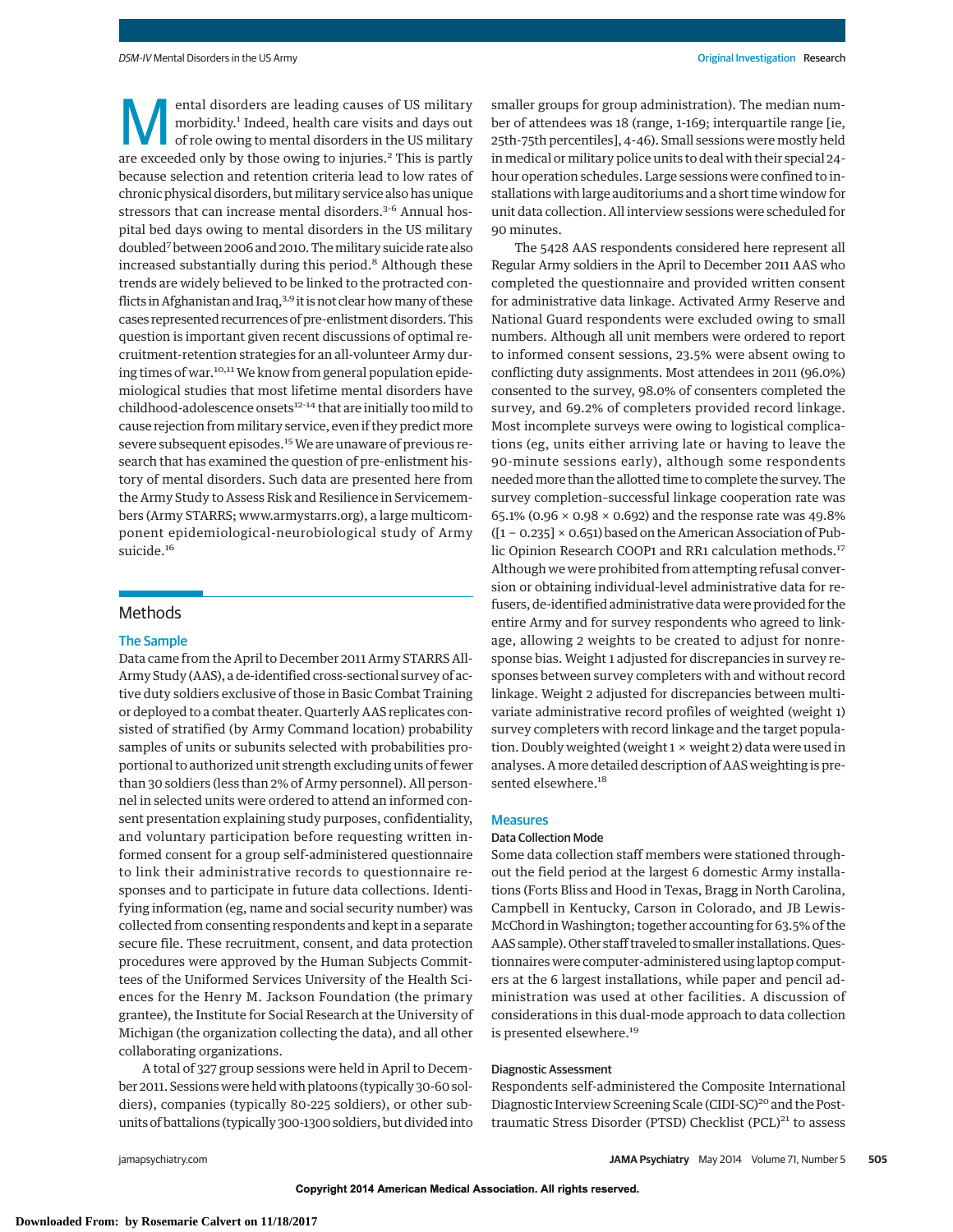30-day *DSM-IV* mental disorders. We distinguished between internalizing and externalizing disorders based on empirical evidence for the importance of this distinction.<sup>22</sup> Internalizing disorders includedmajor depressive disorder (MDD), bipolar I and II or subthreshold bipolar disorder, generalized anxiety disorder (GAD), panic disorder (PD), and PTSD. Externalizing disorders included attention-deficit/hyperactivity disorder (ADHD), intermittent explosive disorder (IED), and substance use disorder (SUD; alcohol or drug abuse or dependence). The SUD assessment included both illicit drugs and misused prescription drugs (the latter was defined as use either without a doctor's prescription; more than prescribed; or to get high, buzzed, or numbed out) based on evidence that prescription drug misuse is considerably more common than illicit drug use in the Army.<sup>23</sup> All disorders were assessed without *DSM-IV* diagnostic hierarchy or organic exclusion rules. Respondents who reported a disorder were asked at what age they first experienced the disorder. Comparison of these age at onset (AAO) reports with respondent age at enlistment was used to distinguish disorders with pre- vs post-enlistment onsets. An AAS clinical reappraisal study found good individuallevel concordance (area under the receiver operating characteristic curve of 0.69-0.79 across diagnoses)<sup>24</sup> between diagnoses based on the CIDI-SC or PCL and independent clinical diagnoses based on blinded administration of the Structured Clinical Interview for *DSM-IV*. <sup>25</sup> The clinical reappraisal study also found that CIDI-SC and PCL prevalence estimates were unbiased relative to the Structured Clinical Interview for *DSM-IV* prevalence estimates ( $\chi^2$  = 0.0-0.6, *P* = .89 to .43).<sup>24</sup>

# Health-Related Role Impairment

The severity of health-related role impairment was assessed with a revised version of the Sheehan Disability Scale<sup>26</sup> asking respondents the extent to which problems with physical health, mental health, or alcohol-drug use interfered with their functioning in the past 30 days in each of 4 role domains using a 0 to 10 visual analogue scale labeled as no interference (0), mild (1-3), moderate (4-6), severe (7-9), and very severe (10) interference. The 4 domains were home management, quality of work on duty, social life, and close personal relationships. Severe self-reported role impairment was defined as a 7 to 10 rating in 1 or more domains.

### Sociodemographic and Army Career Variables

Sociodemographic variables considered here included respondent sex, race/ethnicity, and marital status. Army career variables included rank, age at enlistment, number of deployments to a combat theater, and current Army Command assignment (the major organizational subdivisions within the Army). Race and ethnicity were assessed in 2 questions, the first asking respondents whether they were Spanish, Hispanic, or Latino (yes or no) and the second asking respondents to record their race by checking all applicable categories of white, black or African American, American Indian or Native American, Asian (eg, Chinese, Filipino, or Indian), and Native Hawaiian or other Pacific Islander and/or providing an open-ended response to an other race category.Responseswere collapsed into the summary categories of non-Hispanic black, non-Hispanic white, Hispanic, and others. Race and ethnicity were assessed as part of an effort to create a comprehensive sociodemographic profile of soldiers. Distributions of sociodemographic and career variables in the weighted AAS sample are quite comparable with those in the target population (Table 1).

# Analysis Methods

Thirty-day prevalence of disorders with pre- and postenlistment AAO were compared with estimates from a subsample of the National Comorbidity Survey Replication  $(NCS-R),<sup>27</sup>$  a US national household survey that assessed DSM-IV disorders with the full CIDI,<sup>20</sup> calibrated to be sociodemographically comparable with the AAS using methods described elsewhere.<sup>28</sup> Predicted age at enlistment was imputed at the individual level to NCS-R respondents using the SAS PROC MI procedure,<sup>29</sup> which implemented Rubin's multiple imputation method<sup>30</sup> using all variables available in both the NCS-R and Army administrative data set to make imputations. Logistic regression analysis was used to examine associations of sociodemographic and Army career variables with disorders and of disorders with self-reported severe role impairment. Coefficients were exponentiated to generate odds ratios (ORs) and 95% CIs. Simulation methods described elsewhere<sup>31</sup> were used to calculate population-attributable risk proportions (PARPs) of severe role impairment owing to 30 day *DSM-IV*disorders with pre- vs post-enlistment AAOs. The PARP describes the proportion of observed severe impairment associated with the predictors.<sup>32</sup> As the AAS data are both clustered and weighted, the design-based Taylor series linearization method was used to estimate standard errors. The significance of predictor sets was evaluated using design-based Wald  $\chi^2$  tests. Statistical significance was evaluated using .05level 2-sided tests.

### Results

### Prevalence of 30-Day DSM-IV Disorders

Estimated 30-day prevalence was 15.0% for any internalizing disorder, 18.4% for any externalizing disorder, and 25.1% for any disorder (Table 2). The most prevalent disorders were IED (11.2%), PTSD (8.6%), and ADHD (7.0%), with other disorders much less common (3.3%-5.7%). All AAS prevalence estimates were higher than in the calibrated NCS-R civilian sample (5.3% any internalizing, 7.3% any externalizing, and 11.6% any disorder).

Nearly half (49.6%) of AAS respondents with 30-day internalizing disorders had first onsets of at least 1 disorder prior to enlistment. Disorder-specific proportions of preenlistment onset are significantly lower in the AAS than calibrated NCS-R for each internalizing disorder other than PTSD (χ<sup>2</sup> <sup>1</sup> = 7.3-10.9,*P* = .005 to .017). Panic disorder and PTSD are the only 2 internalizing disorders where 30-day prevalence with pre-enlistment onset differs significantly between the AAS and NCS-R. Prevalence was higher in both cases in the AAS than NCS-R (PD: 1.0% vs 0.4%,  $\chi_1^2$  = 4.4, *P* = .04; PTSD: 2.6% vs 0.1,  $\chi_1^2$  = 68.2, *P* < .001).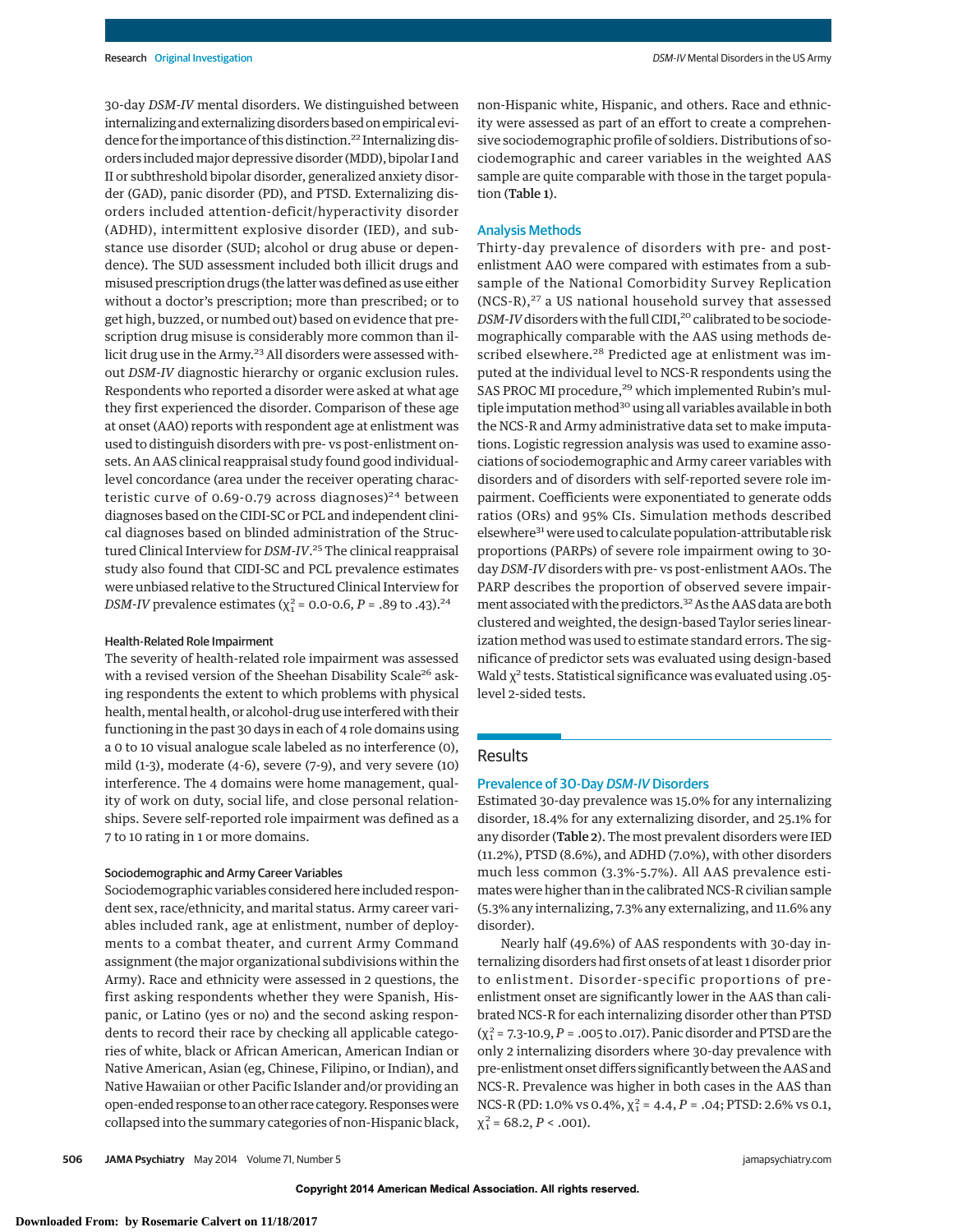# Table 1. Distributions of Sociodemographic and Army Career Variables in Quarters 2 Through 4 of the 2011 Army STARRS All-Army Survey Analysis Sample and the Target Population of All Comparable US Army Personnel<sup>a</sup>

|                                                 | Sample, % (SE)          |                |               |  |
|-------------------------------------------------|-------------------------|----------------|---------------|--|
| Characteristic                                  | Unweighted              | Weighted       | Population, % |  |
| Sex                                             |                         |                |               |  |
| Men                                             | 89.7 $(0.9)^b$          | 85.9(0.8)      | 85.8          |  |
| Women                                           | $10.3(0.9)^{b}$         | 14.1(0.8)      | 14.2          |  |
| Race/ethnicity                                  |                         |                |               |  |
| Non-Hispanic white                              | 66.7 $(0.9)^{b}$        | 62.5(1.2)      | 61.4          |  |
| Non-Hispanic black                              | $15.8(0.7)^{b}$         | 19.5(1.1)      | 20.5          |  |
| Hispanic                                        | 11.1(0.5)               | 11.0(0.5)      | 11.1          |  |
| Other                                           | 6.4(0.3)                | 7.1(0.5)       | 6.9           |  |
| <b>Marital status</b>                           |                         |                |               |  |
| <b>Married</b>                                  | 61.6(0.8)               | 59.2(1.3)      | 61.5          |  |
| Previously married                              | 4.8 $(0.3)^b$           | 6.6(0.5)       | 6.4           |  |
| Never married                                   | 33.5(0.7)               | 34.3(1.2)      | 32.0          |  |
| Age at enlistment, y                            |                         |                |               |  |
| $17 - 18$                                       | 26.3(0.8)               | 24.0 $(0.9)^c$ | 21.8          |  |
| $19 - 20$                                       | $29.1(0.5)^{b}$         | 26.5(1.1)      | 26.9          |  |
| $21 - 23$                                       | 23.9(0.5)               | 24.9 $(0.8)^c$ | 27.4          |  |
| $\geq$ 24                                       | $20.8(0.7)^{b}$         | 24.7(1.1)      | 24.0          |  |
| Rank                                            |                         |                |               |  |
| Lower-ranking enlisted, E1-E4                   | 56.9 (1.2) <sup>b</sup> | 43.7(1.6)      | 43.8          |  |
| Higher-ranking enlisted, E5-E9                  | 32.4 $(0.8)^{b}$        | 37.9(1.0)      | 38.0          |  |
| Officer, W1-5/01-9                              | $10.7(1.0)^{b}$         | 18.4(1.8)      | 18.2          |  |
| No. of deployments                              |                         |                |               |  |
| $\mathbf 0$                                     | 32.1(2.1)               | 31.3(1.8)      | 31.7          |  |
| $\mathbf{1}$                                    | 34.8(1.7)               | 31.9(1.7)      | 31.6          |  |
| $\overline{2}$                                  | 19.0 $(0.6)^b$          | 21.1(0.7)      | 20.6          |  |
| $\geq$ 3                                        | 14.2(0.7)               | 15.7(1.2)      | 16.1          |  |
| Command                                         |                         |                |               |  |
| <b>Forces Command</b>                           | 79.2 $(1.5)^{b}$        | 53.5(3.6)      | 50.3          |  |
| Area Service Component<br>Commands <sup>d</sup> | 4.5 $(0.8)^{b}$         | 16.1(4.1)      | 15.5          |  |
| <b>Special Operations Command</b>               | 4.6(0.6)                | 6.0(1.0)       | 5.2           |  |
| <b>Medical Command</b>                          | 5.6 $(0.3)^b$           | 8.2(0.8)       | 7.0           |  |
| <b>Training and Doctrine</b><br>Command         | 3.8 $(0.2)^{b}$         | 6.9 $(0.5)^c$  | 10.1          |  |
| All other commands <sup>e</sup>                 | $2.4(1.0)^{b}$          | 9.3(2.7)       | 11.9          |  |
| Total No.                                       | 5428                    | 5428           | 440 369       |  |

Abbreviations: E, enlisted rank; O1-9, commissioned officer rank 1-9; STARRS, Study to Assess Risk and Resilience in Servicemembers; W1-5, warrant officer rank 1-5.

- <sup>a</sup> The population data were obtained from the Defense Manpower Data Center Master Personnel and Contingency Tracking System (CTS) for all Regular Army active-duty soldiers exclusive of those in Basic Combat Training or in theater. Results are based on monthly CTS snapshots for the 8-month period between May 2011 and December 2011. The Army STARRS All-Army Survey analysis sample included 5428 participants, and the target population of comparable US Army personnel included 440 369. The estimate of population size is averaged over the 9 months used to generate the population data.
- <sup>b</sup> Significant difference between unweighted and weighted prevalence estimates at the .05 level.
- <sup>c</sup> Significant difference between weighted prevalence estimate and population prevalence at the .05 level.
- <sup>d</sup> Area Commands include Africa (USARAF), Central (USARCENT), North (USARNORTH), South (USARSO), Europe (USAREUR), and Pacific (USARPAC).
- <sup>e</sup> Including Materials Command, all other Service Component Commands, and all other Direct Reporting Units. See http://www .army.mil/info/organization/ for a more detailed description of the US Army Command structure.

The situation was different for externalizing disorders, where 81.7% of AAS respondents with 30-day prevalence had first onsets of at least 1 such disorder prior to enlistment. None of the disorder-specific proportions with pre-enlistment onset differed significantly in the AAS vs calibrated NCS-R. This means the higher AAS than NCS-R 30-day prevalence estimates of externalizing disorders were owing equally to cases with pre- and post-enlistment onsets.

# Sociodemographic and Army Career Predictors of 30-Day Disorder Prevalence

Multivariate logistic regression equations predicted each 30 day disorder, any internalizing disorder, any externalizing disorder, and any disorder. Only summary results are presented here (Table 3). Detailed results are available on request.

# Sex

Women soldiers had significantly elevated odds of any internalizing disorder (1.5) and several individual disorders (MDD, GAD, and PTSD; 1.6-2.6).

### Race/Ethnicity

Although race and ethnicity are significantly associated overall with any disorder  $(\chi^2$  = 9.4, *P* = .02), the only individually significant coefficient was one modestly lower OR among non-Hispanic black than non-Hispanic white individuals (0.7) for IED.

# Marital Status

Although the association of marital status with any disorder is nonsignificant, never-married soldiers had significantly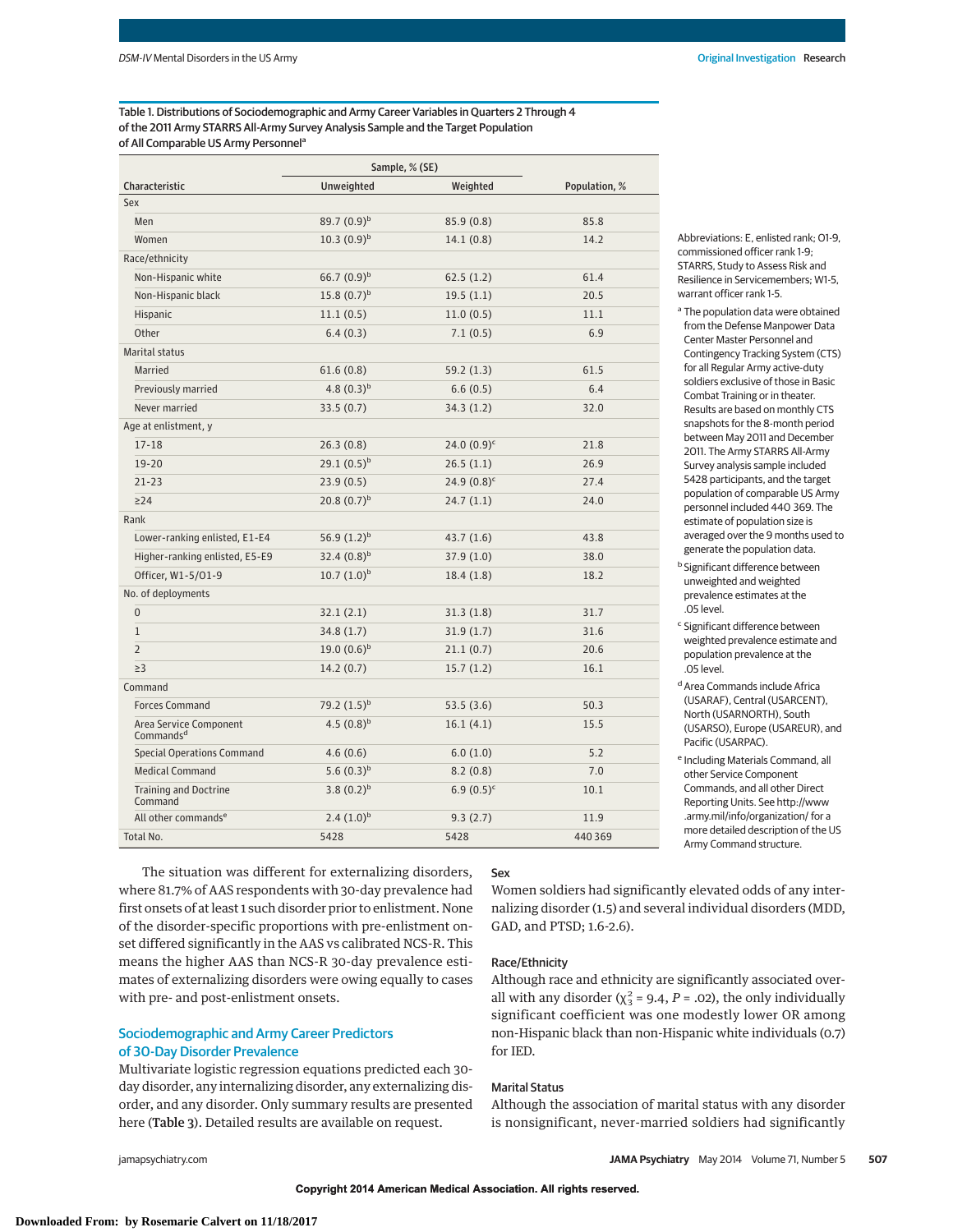Table 2. Estimated 30-Day Prevalence of DSM-IV Internalizing and Externalizing Disorders in Quarters 2 Through 4 of the 2011 Army STARRS AAS and Separately in a Calibrated NCS-R<sup>a</sup>

| $%$ (SE)                                           |                |                          |                                                                        |             |                                                                            |           |                                     |       |
|----------------------------------------------------|----------------|--------------------------|------------------------------------------------------------------------|-------------|----------------------------------------------------------------------------|-----------|-------------------------------------|-------|
|                                                    |                | <b>30-Day Prevalence</b> | <b>Proportion of</b><br>30-Day Cases With<br><b>Pre-enlistment AAO</b> |             | <b>Prevalence of</b><br>30-Day Disorders With<br><b>Pre-enlistment AAO</b> |           | No. of<br>30-Day Cases <sup>b</sup> |       |
| Variable                                           | AAS            | NCS-R                    | AAS                                                                    | NCS-R       | AAS                                                                        | NCS-R     | AAS                                 | NCS-R |
| Internalizing disorders                            |                |                          |                                                                        |             |                                                                            |           |                                     |       |
| <b>MDD</b>                                         | 4.8 $(0.4)^c$  | 0.9(0.5)                 | $36.1(3.3)^c$                                                          | 77.3 (14.0) | 1.7(0.2)                                                                   | 0.7(0.5)  | 295                                 | 24    |
| <b>BPD</b>                                         | 3.3(0.4)       | 1.7(1.0)                 | 47.9 $(2.5)^c$                                                         | 84.0 (13.0) | 1.6(0.3)                                                                   | 1.4(1.0)  | 213                                 | 14    |
| GAD                                                | 5.7 $(0.4)^c$  | 2.0(1.5)                 | 34.3 $(2.7)^c$                                                         | 81.3(16.0)  | 2.0(0.2)                                                                   | 1.6(1.5)  | 351                                 | 16    |
| PD                                                 | 3.8 $(0.3)^c$  | 0.5(0.2)                 | $27.9(3.4)^c$                                                          | 78.1 (15.0) | $1.0(0.2)^c$                                                               | 0.4(0.2)  | 219                                 | 15    |
| <b>PTSD</b>                                        | $8.6(0.7)^c$   | 0.6(0.2)                 | 29.5(1.7)                                                              | 20.4(11.8)  | $2.6(0.3)^c$                                                               | 0.1(0.0)  | 498                                 | 19    |
| Any internalizing disorder                         | $15.0(0.7)^c$  | 5.3(2.0)                 | 49.6 $(2.0)^c$                                                         | 82.0(8.1)   | 7.4(0.5)                                                                   | 4.4(1.9)  | 901                                 | 84    |
| <b>Externalizing disorders</b>                     |                |                          |                                                                        |             |                                                                            |           |                                     |       |
| <b>ADHD</b>                                        | 7.0(0.6)       | 3.3(1.6)                 | 100.0(0.0)                                                             | 100.0(0.0)  | 7.0 $(0.6)^c$                                                              | 3.3(1.6)  | 381                                 | 40    |
| <b>IED</b>                                         | 11.2 $(0.7)^c$ | 1.7(0.6)                 | 73.4(2.4)                                                              | 80.2(16.5)  | 8.2 $(0.4)^c$                                                              | 1.4(0.5)  | 753                                 | 30    |
| <b>SUD</b>                                         | 4.8(0.4)       | 2.5(1.1)                 | 37.5(2.5)                                                              | 63.0(22.3)  | 1.8(0.2)                                                                   | 1.6(0.7)  | 284                                 | 24    |
| Any externalizing disorder                         | $18.4(0.8)^c$  | 7.3(1.9)                 | 81.7(1.4)                                                              | 84.3(6.6)   | 15.0(0.6)                                                                  | 6.2(1.8)  | 1128                                | 92    |
| Total internalizing and<br>externalizing disorders |                |                          |                                                                        |             |                                                                            |           |                                     |       |
| Any of the above disorders                         | $25.1(0.8)^c$  | 11.6(2.5)                | 76.6 $(1.5)^c$                                                         | 91.2(4.2)   | 19.2 $(0.6)^c$                                                             | 10.6(2.6) | 1521                                | 167   |
| No. of disorders                                   |                |                          |                                                                        |             |                                                                            |           |                                     |       |
| $\mathbf{1}$                                       | 14.0 $(0.8)^c$ | 10.4(2.4)                | 69.5 $(2.5)^c$                                                         | 90.4(4.7)   | 9.7(0.6)                                                                   | 9.4(2.5)  | 838                                 | 130   |
| $\overline{2}$                                     | 4.4 $(0.4)^c$  | 1.0(0.6)                 | 78.7 $(2.7)^c$                                                         | 98.7(1.4)   | 3.5 $(0.3)^c$                                                              | 1.0(0.6)  | 292                                 | 27    |
| $\geq$ 3                                           | 6.7 $(0.7)^c$  | 0.2(0.1)                 | 90.1 $(2.0)^c$                                                         | 98.8(1.5)   | $6.0(0.6)^c$                                                               | 0.2(0.1)  | 391                                 | 10    |

Abbreviations: AAO, age at onset; AAS, All-Army Survey; ADHD,

attention-deficit/hyperactivity disorder; BPD, bipolar disorder; GAD, generalized anxiety disorder; IED, intermittent explosive disorder; MDD, major depressive disorder; NCS-R, National Comorbidity Survey Replication; PD, panic disorder; PTSD, posttraumatic stress disorder; STARRS, Study to Assess Risk and Resilience in Servicemembers; SUD, substance use disorder.

a Proportions of 30-day cases with pre-accession AAO in the 2 samples and proportions of the total samples with the conjunction of 30-day prevalence

lower odds than married soldiers of any externalizing (0.7) disorder owing to significantly lower odds of ADHD and IED  $(0.5 - 0.6)$ .

# Age at Enlistment

Age at enlistment was significantly associated with any internalizing disorder ( $\chi^2$  = 26.8, *P* < .001), but not any externalizing disorder ( $\chi^2$  = 3.1, *P* = .21); low odds of MDD, PD, and PTSD (0.4-0.6); and with intermediate age at enlistment (ages 19-23 years).

## Rank

Rank significantly predicted all disorders, with ORs for lowerrank enlisted soldiers significantly elevated vs officers for each aggregate (2.3-3.5), each internalizing disorder other than MDD (2.2-12.0), and each externalizing disorder (2.7-2.8). In addition, odds for virtually all internalizing disorders other than MDD (2.9-6.5) and all externalizing disorders (2.4-3.0) were significantly higher for higher-rank enlisted soldiers than officers.

# Deployment History

Two-thirds of AAS respondents had a history of deployment (31.9% had 1 deployment, 21.1% had 2, and 15.7% had 3 ormore). and pre-enlistment AAO.

<sup>b</sup> The numbers of cases do not equal the products of prevalence times total sample size owing to the fact that prevalence estimates are based on weighted data and the numbers of cases reported are unweighted.

 $c$  Significant difference between AAS (n = 5428) and NCS-R (n = 1785) at the .05 level, 2-sided test.

The number of deployments had a consistently positive monotonic relationship with virtually all disorders and significantly so with 5 (MDD, bipolar disorder, GAD, PTSD, and IED), with ORs in the range of 1.1 to 1.5 for 1, 1.2 to 3.0 for 2, and 1.7 to 3.8 for 3 or more deployments.

### Army Command

Current Army Command assignment was significantly associated with any internalizing disorder and several individual disorders owing to elevated odds in the Training and Doctrine Command (GAD and PTSD, 1.3-2.2) and decreased odds in the Special Operations Command (PD and PTSD, 0.3-0.5) compared with the Forces Command.

# Associations of 30-Day Disorders With Self-Reported Severe Role Impairment

Reported by 12.8% of respondents, severe role impairment was substantially more common among soldiers with (31.4%) than without (6.6%) *DSM-IV* mental disorders ( $\chi_1^2$  = 79.6, *P* < .001). Most respondents with self-reported severe role impairment (61.5%) had at least one 30-day *DSM-IV* disorder. The bestfitting model predicting self-reported severe role impairment distinguishes disorders with pre- vs post-enlistment onsets  $(\chi^2$  = 16.0, *P* = .03), with significant ORs generally higher for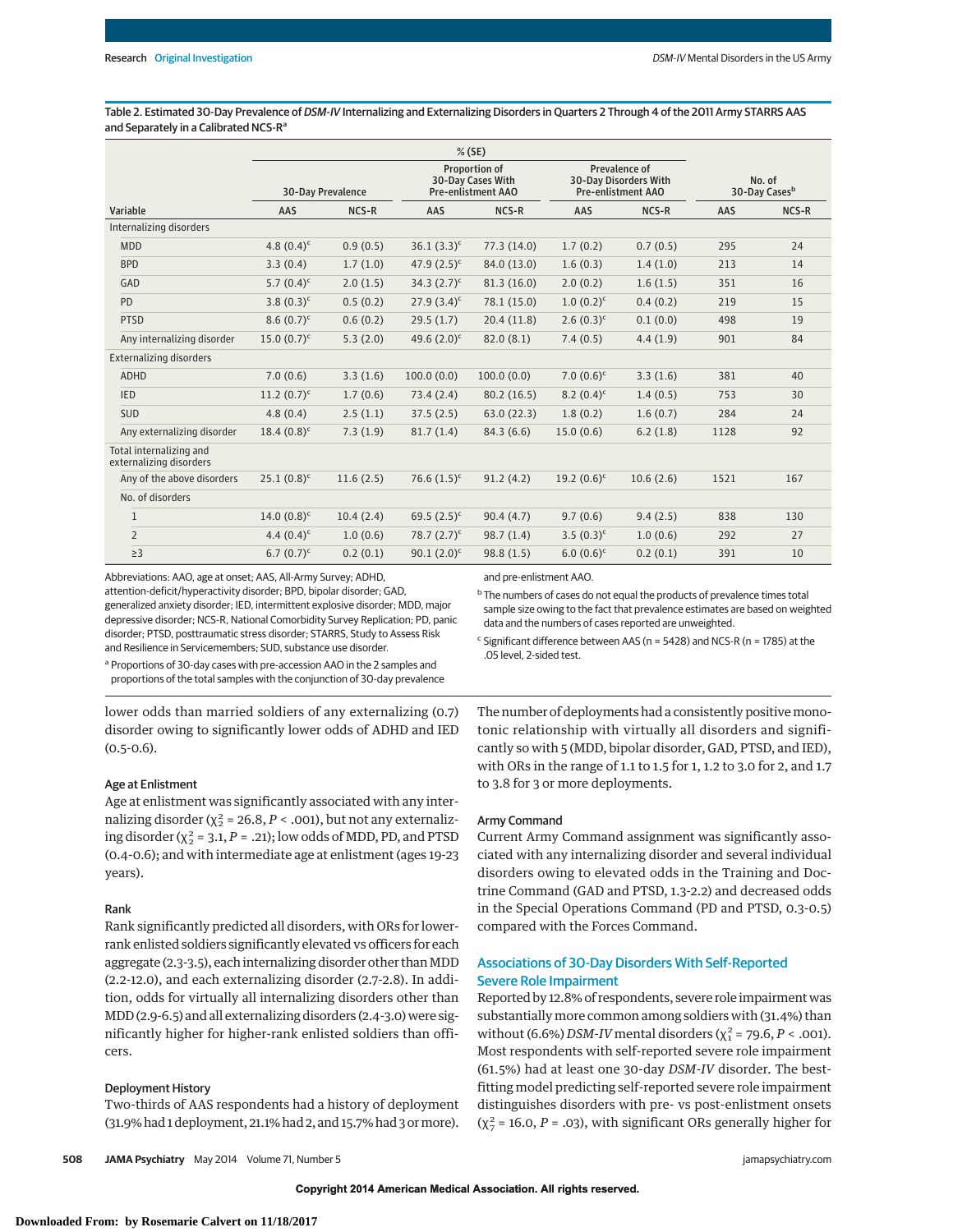Table 3. Associations of Sociodemographic and Army Career Variables With 30-Day DSM-IV Disorders in Quarters 2 Through 4 in the 2011 Army STARRS All-Army Survey<sup>a</sup>

|                                                 | Odds Ratio (95% CI)           |                               |                        |  |
|-------------------------------------------------|-------------------------------|-------------------------------|------------------------|--|
| Variable                                        | <b>Internalizing Disorder</b> | <b>Externalizing Disorder</b> | <b>Total Disorders</b> |  |
| Sex                                             |                               |                               |                        |  |
| Men                                             | 1.0                           | 1.0                           | 1.0                    |  |
| Women                                           | $1.5(1.1-2.1)^{b}$            | $0.9(0.6-1.4)$                | $1.2(0.8-1.7)$         |  |
| $\chi_1^2$                                      | 7.8 <sup>b</sup>              | 0.2                           | 0.9                    |  |
| Race/ethnicity                                  |                               |                               |                        |  |
| Non-Hispanic white                              | 1.0                           | 1.0                           | 1.0                    |  |
| Non-Hispanic black                              | $0.8(0.6-1.2)$                | $0.7(0.5-0.9)^{b}$            | $0.7(0.6-1.0)^{b}$     |  |
| Hispanic                                        | $0.9(0.7-1.2)$                | $0.9(0.7-1.1)$                | $0.8(0.7-1.0)$         |  |
| Other                                           | $1.0(0.8-1.4)$                | $1.0(0.7-1.3)$                | $1.0(0.8-1.2)$         |  |
| $X^2$                                           | 1.5                           | 8.6                           | 9.4 <sup>b</sup>       |  |
| Marital status                                  |                               |                               |                        |  |
| <b>Married</b>                                  | 1.0                           | 1.0                           | 1.0                    |  |
| Previously married                              | $1.2(0.7-1.9)$                | $0.7(0.5-1.1)$                | $0.9(0.5-1.5)$         |  |
| Never married                                   | $0.8(0.6-1.1)$                | $0.7(0.6-0.9)^{b}$            | $0.8(0.7-1.0)$         |  |
| $\chi^2$                                        | 3.2                           | $9.2^{b}$                     | 3.8                    |  |
| Age at enlistment, y                            |                               |                               |                        |  |
| $17 - 18$                                       | $1.0(0.7-1.4)$                | $1.3(0.9-1.9)$                | $1.2(0.9-1.8)$         |  |
| $19 - 20$                                       | $0.7(0.6-0.9)^{b}$            | $1.2(0.9-1.5)$                | $1.0(0.8-1.2)$         |  |
| $21 - 23$                                       | $0.6(0.4-0.8)^{b}$            | $1.2(0.9-1.7)$                | $0.9(0.7-1.2)$         |  |
| $\geq$ 24                                       | 1.0                           | 1.0                           | 1.0                    |  |
| $X^2_3$                                         | 26.8 <sup>b</sup>             | 3.1                           | 8.1 <sup>b</sup>       |  |
| Rank                                            |                               |                               |                        |  |
| Lower-ranking enlisted,<br>$E1-E4$              | 3.5 $(2.4-5.2)^{b}$           | $2.3(1.5-3.5)^{b}$            | 2.6 $(2.1-3.4)^{b}$    |  |
| Higher-ranking enlisted,<br>$E5-E9$             | $2.9(2.1-3.9)^{b}$            | 2.3 $(1.6-3.2)^b$             | $2.4(1.8-3.2)^{b}$     |  |
| Officer, W1-5/01-9                              | 1.0                           | 1.0                           | 1.0                    |  |
| $\chi^2$                                        | 52.8 <sup>b</sup>             | 22.0 <sup>b</sup>             | $58.5^{b}$             |  |
| $\chi_1^2$                                      | 1.7                           | 0.0                           | 0.7                    |  |
| No. of Deployments                              |                               |                               |                        |  |
| $\mathbf{0}$                                    | 1.0                           | 1.0                           | 1.0                    |  |
| $\mathbf{1}$                                    | $1.3(1.0-1.8)$                | $1.1(0.8-1.5)$                | $1.2(0.9-1.5)$         |  |
| $\overline{2}$                                  | $2.1 (1.5 - 3.0)^b$           | 1.4 $(1.0-1.9)^{b}$           | 1.7 $(1.3-2.4)^{b}$    |  |
| $\geq$ 3                                        | 2.5 $(1.8-3.4)^{b}$           | $1.5(1.0-2.1)^{b}$            | $1.8(1.5-2.2)$         |  |
| $\chi^2$                                        | 40.8 <sup>b</sup>             | 4.8                           | $32.5^{b}$             |  |
| Command                                         |                               |                               |                        |  |
| <b>Forces Command</b>                           | 1.0                           | 1.0                           | 1.0                    |  |
| Area Service Component<br>Commands <sup>c</sup> | $1.1(0.8-1.5)$                | $0.9(0.4-1.7)$                | $1.0(0.7-1.4)$         |  |
| <b>Special Operations</b><br>Command            | $0.4(0.2-0.9)^{b}$            | $0.7(0.4-1.4)$                | $0.6(0.3-1.1)$         |  |
| <b>Medical Command</b>                          | $1.4(0.9-2.1)$                | $0.8(0.5-1.2)$                | $1.1(0.7-1.5)$         |  |
| <b>Training and Doctrine</b><br>Command         | $1.3(1.0-1.8)$                | 1.3 $(1.0-1.6)^b$             | $1.2(1.0-1.4)$         |  |
| All other Commands <sup>d</sup>                 | $1.3(0.9-1.9)$                | $1.2(0.7-2.1)$                | $1.3(0.8-2.1)$         |  |
| $X_5^2$                                         | 14.0 <sup>b</sup>             | 8.2                           | 6.8                    |  |

Abbreviation: STARRS, Study to Assess Risk and Resilience in Servicemembers.

<sup>a</sup> Based on a series of multivariate logistic regression equations with all the previously mentioned predictors in the same model. N = 5428.

<sup>b</sup> Significant at the .05 level, 2-sided test.

<sup>c</sup> The complete set of Area Commands includes Africa (USARAF), Central (USARCENT), North (USARNORTH), South (USARSO), Europe (USAREUR), and Pacific (USARPAC).

<sup>d</sup> Including Materials Command, all other Service Component Commands, and all other Direct Reporting Units. See http://www .army.mil/info/organization/ for a complete description of the US Army Command structure.

the former than latter (Table 4). Global interactions were significantly subadditive for the number of pre-enlistment  $(\chi^2_2 = 12.6, P = .002)$  and post-enlistment ( $\chi^2_2 = 6.6, P = .04$ ) onset disorders, meaning that the ORs for comorbid disorders were significantly less than the products of the ORs reported in Table 4 for component disorders.

The PARPs based on the best-fitting model were 21.7% for 30-day disorders with pre-enlistment onsets, 24.3% for 30 day disorders with post-enlistment onsets, and 43.4% for all 30-day disorders. The latter estimate was smaller than the sum of the first 2 estimates because the effects of pre-enlistment disorders were partiallymediated through post-enlistment dis-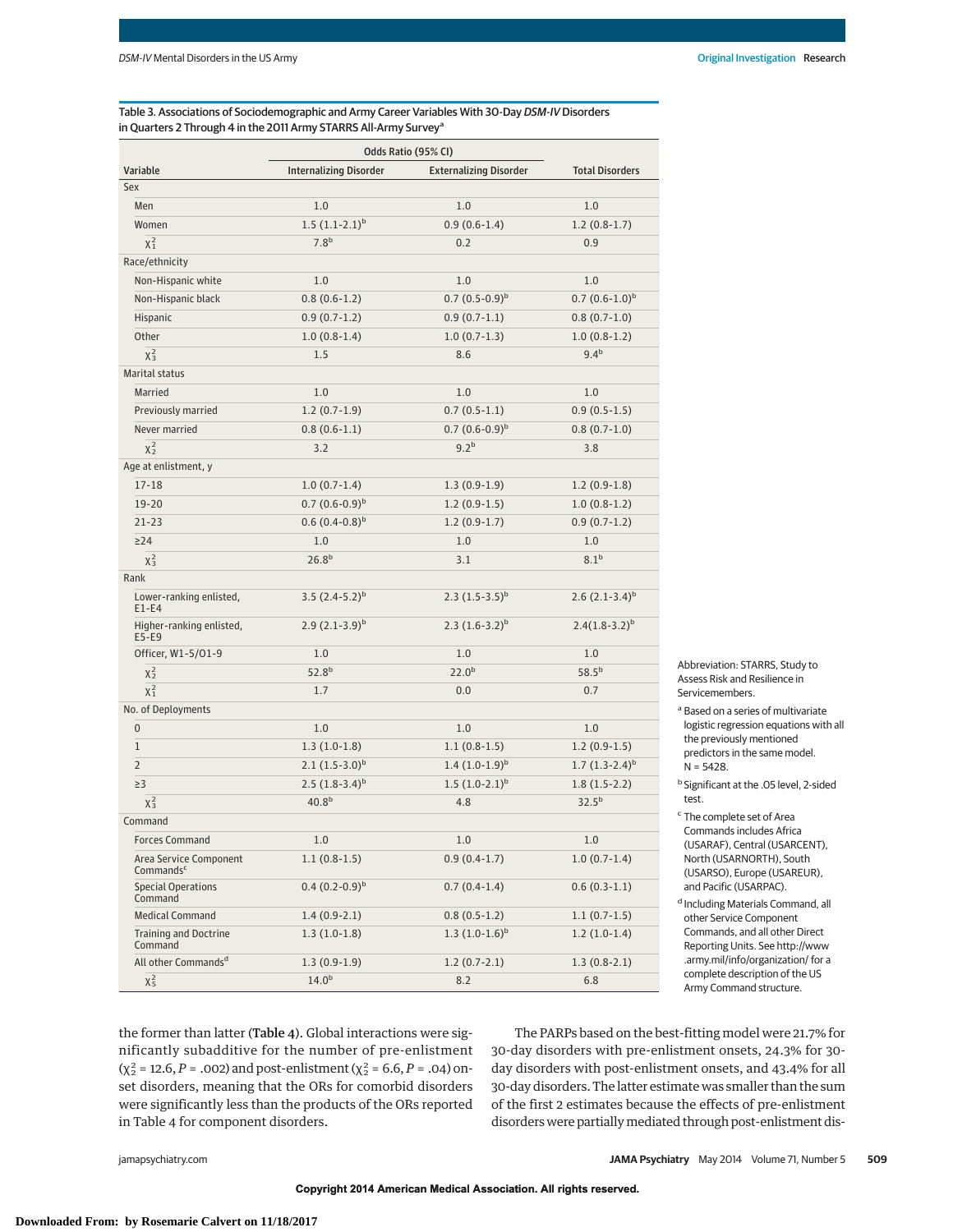Table 4. Associations of 30-Day DSM-IV Disorders Having Preand Post-enlistment Ages at Onset With Severe Role Impairment in Quarters 2 Through 4 of the 2011 Army STARRS All-Army Survey<sup>a,b</sup>

|                                                     | Odds Ratio (95% CI)                               |                                                    |  |
|-----------------------------------------------------|---------------------------------------------------|----------------------------------------------------|--|
| <b>Disorder</b>                                     | Disorders With<br>Pre-enlistment<br><b>Onsets</b> | <b>Disorders With</b><br>Post-enlistment<br>Onsets |  |
| Internalizing disorders                             |                                                   |                                                    |  |
| <b>MDD</b>                                          | $11.4(4.7-27.9)^c$                                | 7.7 $(2.8-21.1)^c$                                 |  |
| <b>BPD</b>                                          | 7.0 $(2.7 - 18.1)^c$                              | 3.8 $(1.8-7.8)^c$                                  |  |
| GAD                                                 | $5.4$ $(2.7 - 10.9)^c$                            | $1.5(0.8-2.7)^c$                                   |  |
| <b>PD</b>                                           | 3.2 $(1.3-7.9)^{c,d}$                             | $1.6(0.9-2.9)$                                     |  |
| <b>PTSD</b>                                         | $1.4(0.7-2.9)$                                    | $1.8(1.3-2.7)^c$                                   |  |
| <b>Externalizing disorders</b>                      |                                                   |                                                    |  |
| <b>ADHD</b>                                         | 2.3 $(1.3-3.9)^c$                                 |                                                    |  |
| <b>IED</b>                                          | $1.6(1.2-2.1)^c$                                  | $1.8(1.0-3.4)$                                     |  |
| <b>SUD</b>                                          | $2.5(1.1-5.6)^c$                                  | $2.7(1.6-4.5)^c$                                   |  |
| No. of internalizing and<br>externalizing disorders |                                                   |                                                    |  |
| $\overline{2}$                                      | $0.3(0.2-0.6)^c$                                  |                                                    |  |
| >3                                                  | $0.2 (0.1 - 0.6)^c$                               |                                                    |  |
| $\chi^{2}_{8/7}$                                    | 131.8 <sup>c</sup>                                | $123.8^{c}$                                        |  |
| $\chi^2$                                            | 12.6 <sup>c</sup>                                 |                                                    |  |

Abbreviations: ADHD, attention-deficit/hyperactivity disorder; BPD, bipolar disorder; GAD, generalized anxiety disorder; IED, intermittent explosive disorder; MDD, major depression; PD, panic disorder; PTSD, posttraumatic stress disorder; STARRS, Study to Assess Risk and Resilience in Servicemembers; SUD, substance use disorder.

 $a$  N = 5428.

<sup>c</sup> Significant at the .05 level, 2-sided test.

d Significantly different from the odds ratio for disorders with post-enlistment onset.

orders. Consistent with this mediation, the PARP for preenlistment disorders was 32.9% in a model that did not control post-enlistment disorders vs 21.7% in the model that included these controls.

# **Discussion**

Exclusions of deployed soldiers and those in basic training limited generalizability. The low response rate limited external validity despite the lack of evidence of substantial sample bias.<sup>18</sup> In addition, respondents might have underreported mental disorders,<sup>33</sup> although methodological studies show this bias is reduced by using the confidential self-administration procedures used here.34,35

Within the context of these limitations, AAS 30-day*DSM-IV* disorders appeared to be more prevalent than among sociodemographically matched civilians owing largely to postenlistment internalizing disorders and both pre- and postenlistment externalizing disorders. The high pre-enlistment externalizing disorders presumably reflected selection processes in the current all-volunteer Army, although the higher prevalence of disorders in the AAS than civilian sample has to be interpreted with caution despite efforts to calibrate the NCS-R owing to incomplete understanding of selection factors into Army service. Inconsistent results have been reported in previous studies attempting to compare civilian and military prevalence estimates using less rigorous calibration methods.36,37 It is also noteworthy that mental disorders predict early attrition<sup>38</sup> and might influence promotion and deployment,<sup>39</sup> leading to uncertainties in interpreting associations of those variables with disorders.

To our knowledge, although no previous US Army epidemiological survey estimated the prevalence of the same disorders as the AAS, the 25.1% overall 30-day AAS prevalence estimate was close to the 19.5% estimate for a similar set of disorders in the Millennium Cohort Study.<sup>40</sup> It is more difficult to compare disorder-specific AAS prevalence estimates with previous surveys owing to variation in samples and measures, but useful comparisons can be gleaned from 3 recent state-of-the-art reviews on military MDD,<sup>41</sup> PTSD,<sup>42</sup> and SUD.<sup>43</sup> The MDD review found a relatively stable prevalence estimate across 25 US Army surveys, with median prevalence (4.4%) similar to the 4.8% AAS estimate.<sup>41</sup> In comparison, the PTSD review found wide variation in prevalence estimates (2.2%-17.3%) across surveys of Operation Enduring Freedom/Operation Iraqi Freedom/Operation New Dawn servicemembers.42 The 8.6% AAS PTSD prevalence estimate was at the median of this range, presumably reflecting the AAS inclusion of never-deployed soldiers (who had low PTSD prevalence) and noncoverage of the National Guard and Army Reserve (found in other surveys to have high PTSD prevalence). Finally, the SUD review focused on heavy substance use rather than abuser dependence.<sup>44</sup> Nor did most previous military surveys study bipolar disorder, GAD, PD, ADHD, or IED, despite 2 of these disorders (ADHD and IED) being among the most common disorders considered here.

That most AAS 30-day *DSM-IV* disorders had preenlistment onsets should not be surprising given early mental disorder AAO in the general population.<sup>13,14</sup> That most 30day internalizing disorders with pre-enlistment onsets had comparable prevalence with calibrated civilian estimates suggests that the high AAS 30-day prevalence of internalizing disorders was largely owing to elevated onset risk after enlistment. The situation is different for externalizing disorders, although where pre-enlistment onset in the AAS is much higher than in the civilian sample, suggesting that early-onset externalizing disorders are associated with joining and/or remaining in the Army. Implications of these findings for recruitment are unclear because the Army already screens for emotional problems in pre-enlistment health examinations. However, knowledge that new recruits have high externalizing disorder rates (even if denied in recruitment interviews) might be useful to the Army in developing targeted outreachintervention programs for new soldiers such as interventions for ADHD<sup>45,46</sup> and for problems with anger management.<sup>47,48</sup>

Results from the AAS regarding sociodemographic and Army career predictors are mostly consistent with previous studies in finding higher rates of internalizing disorders among women than men,<sup>49,50</sup> somewhat lower rates of IED among non-Hispanic black than white individuals, 40,51,52 weak associations with age at enlistment,<sup>53,54</sup> strong inverse associa-

 $b$  Based on a multivariate logistic regression equation controlling for the sociodemographic and Army career variables in Table 3.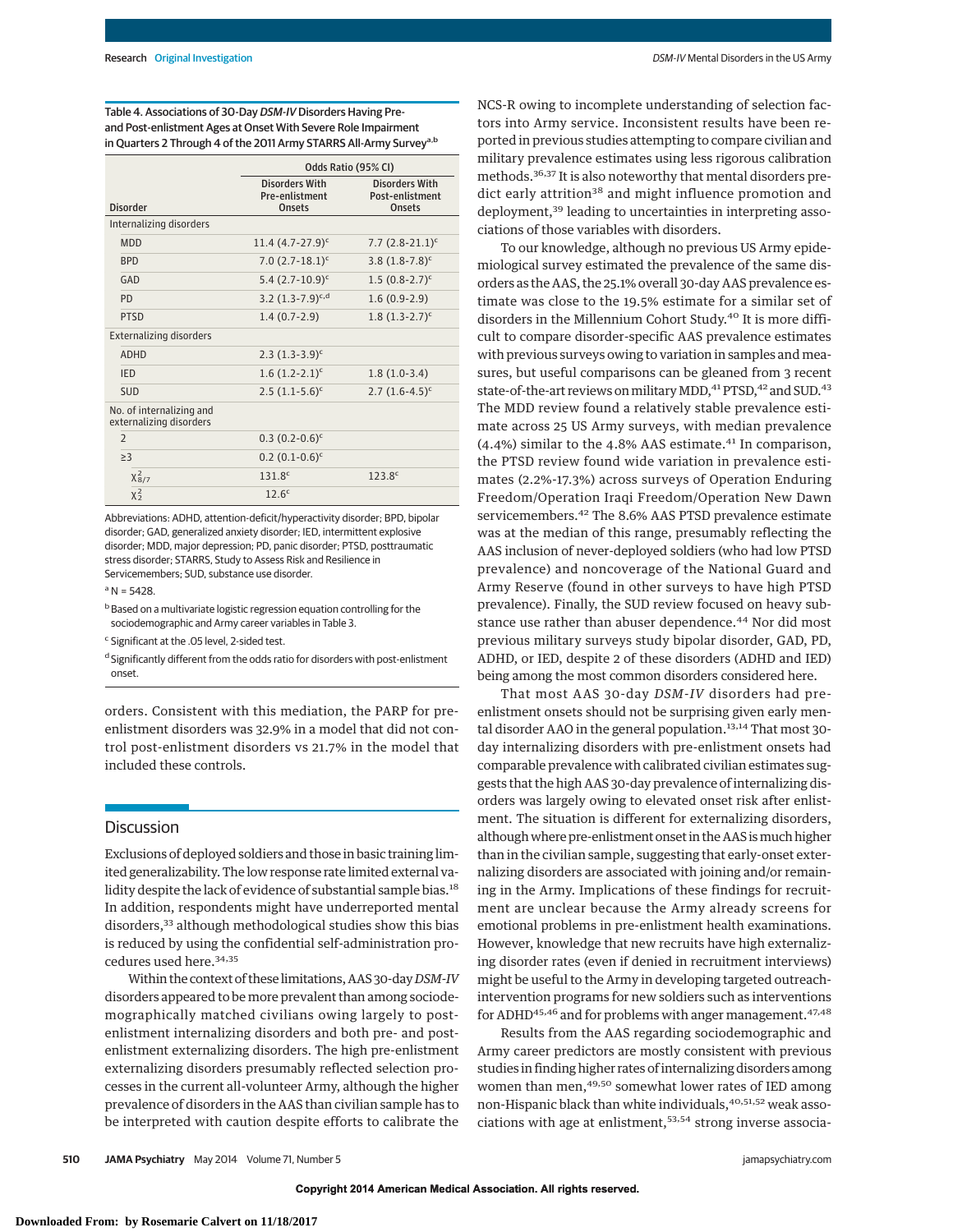tions of prevalence with rank, $40,44$  and positive associations of prevalence with number of deployments.55,56 However, 3 of these associations warrant brief comment.

First, sex differences in AAS prevalence estimates, consistent with other military surveys,<sup>44</sup> were smaller than in civilian surveys, 49,57-59 possibly reflecting differential selection of women into Army service, narrowing of sex differences inmilitary roles, <sup>60</sup> or sex differences in psychological reactions to military stressors.<sup>61,62</sup> These possibilities deserve further study in light of the increasing role of women in the military.

Second, the finding that never-married soldiers had somewhat lower prevalence than married soldiers<sup>63</sup> and absence of higher prevalence among previously married than married soldiers<sup>64,65</sup> were inconsistent with general-population studies. This might be owing to unique stressors faced by military marriages (frequent moves, deployments, and rules and regulations).66 Further analysis is needed to investigate this possibility and to determine whether, as with civilians, effects of marriage might differ by  $sex^{67}$  and be related as much to quality duration as to marriage per se.<sup>68</sup>

Third, although the low disorder prevalence in Special Operations Command was broadly consistent with evidence of hyperresilience to stress among Special Operations soldiers, <sup>69,70</sup> the ethic of stoicism in Special Operations culture<sup>71</sup> might have led Special Operations survey respondents to underreport emotional problems.<sup>55</sup> In comparison, we are unaware of previous research that documented elevated mental disorder prevalence in Training and Doctrine Command.

Finally, the finding that 30-day *DSM-IV* disorders were strong predictors of self-reported severe role impairments was broadly consistent with evidence that mental disorders are highly impairing.<sup>72,73</sup> The 43.4% PARP is considerably higher than in civilian surveys, although presumably reflecting Army recruitment-retention practices that reduce impairing physical disorders. That PARP is higher for pre-enlistment than postenlistment mental disorders is consistent with evidence that early AAO is associated with increased mental disorder severity.<sup>74,75</sup>

# Conclusions

Although we know of no previous studies of pre- vs postenlistment disorders, evidence exists for associations of childhood stresses<sup>76</sup> and mental disorders<sup>77,78</sup> with poor soldier functioning, lending indirect support to the results reported here. It would be possible to expand future recruitment screening efforts to include self-reports about these pre-enlistment risk factors, but the inability to obtain objective confirmation of these self-reports could undercut the value of such efforts. Another possibility would be to build outreach and treatment programs for new soldiers based on these research findings aimed at attracting soldiers with known pre-enlistment risk factors for targeted interventions, with pre-enlistment mental disorders included in this set of risk factors.

### **ARTICLE INFORMATION**

**Accepted for Publication:** December 3, 2013.

**Published Online:** March 3, 2014. doi:10.1001/jamapsychiatry.2014.28.

**Author Affiliations:** Department of Health Care Policy, Harvard Medical School, Boston, Massachusetts (Kessler, Hwang, Petukhova, Sampson, Zaslavsky); National Institute of Mental Health, Bethesda, Maryland (Colpe, Schoenbaum); University of Michigan, Institute for Social Research, Ann Arbor (Heeringa); Department of Psychology, Harvard College, Cambridge, Massachusetts (Nock); Departments of Psychiatry and Family and Preventive Medicine, University of California–San Diego, La Jolla, and VA San Diego Healthcare System, San Diego, California (Stein); Center for the Study of Traumatic Stress, Department of Psychiatry, Uniformed Services University School of Medicine, Bethesda, Maryland (Fullerton, Naifeh, Ursano).

**Author Contributions:** Dr Kessler had full access to all of the data in the study and takes responsibility for the integrity of the data and the accuracy of the data analysis.

Study concept and design: Kessler, Heeringa, Colpe, Naifeh, Schoenbaum, Ursano.

Acquisition of data: Kessler, Heeringa, Schoenbaum, Ursano.

Analysis and interpretation of data: Kessler, Heeringa, Stein, Fullerton, Hwang, Nock, Petukhova, Sampson, Zaslavsky, Ursano. Drafting of the manuscript: Kessler, Colpe, Ursano. Critical revision of the manuscript for important intellectual content: Kessler, Heeringa, Stein,

Fullerton, Hwang, Naifeh, Nock, Petukhova, Sampson, Schoenbaum, Zaslavsky. Statistical analysis: Heeringa, Hwang, Petukhova, Sampson, Schoenbaum, Zaslavsky. Obtained funding: Kessler, Heeringa, Nock, Schoenbaum, Ursano. Administrative, technical, and material support: Kessler, Heeringa, Colpe, Fullerton, Naifeh, Nock, Sampson, Schoenbaum, Ursano. Study supervision: Kessler, Stein, Nock, Sampson, Ursano.

**Conflict of Interest Disclosures:** In the past 5 years, Dr Kessler has been a consultant for Eli Lilly & Co, GlaxoSmithKline Inc, Integrated Benefits Institute, Ortho-McNeil-Janssen Scientific Affairs, Pfizer Inc, sanofi-aventis, Shire US Inc, and Transcept Pharmaceuticals Inc, and he has served on advisory boards for Johnson & Johnson. Dr Kessler received research support for his epidemiological studies over this period from Eli Lilly & Co, EPI-Q, GlaxoSmithKline, Ortho-McNeil-Janssen Scientific Affairs, sanofi-aventis, Shire US Inc, and Walgreens Co. Dr Kessler owns a 25% share in DataStat Inc. In the last 3 years, Dr Stein has been a consultant for Healthcare Management Technologies and received research support for pharmacological imaging studies from Janssen. No other disclosures were reported.

**Funding/Support:** Army STARRS was sponsored by the Department of the Army and funded under cooperative agreement U01MH087981 with the US Department of Health and Human Services, National Institutes of Health, National Institute of Mental Health.

**Role of the Sponsor:** The sponsors specified the topic in the request for proposal but had no role in the design and conduct of the study; collection, management, analysis, or interpretation of the data; preparation, review, or approval of the manuscript; and decision to submit the manuscript for publication. However, as a cooperative agreement, collaborating scientists appointed to the project by the National Institute of Mental Health (NIMH) (Drs Colpe and Schoenbaum) and Army liaisons/consultants (COL Steven Cersovsky, MD, MPH [USAPHC], and Kenneth Cox, MD, MPH [USAPHC]) participated in the refinement of the study protocol originally proposed by Drs Ursano, Kessler, and Heeringa. Dr Colpe additionally collaborated in the creation of the data collection instruments and supervision of Army STARRS All-Army Study (AAS) data collection, while Dr Schoenbaum collaborated in the acquisition of the administrative data that are linked to AAS survey reports. None of the Army or NIMH collaborators was involved in planning or supervising data analyses for this report, but Drs Colpe and Schoenbaum both read the first draft and offered suggestions for revision. Although a draft of this manuscript was submitted to the Army and NIMH for review and comment prior to submission, this was with the understanding that comments would be no more than advisory.

**The Army STARRS Collaborators:** The Army STARRS collaborators consist of coprincipal investigators Robert J. Ursano, MD (Uniformed Services University of the Health Sciences) and Murray B. Stein, MD, MPH (University of California–San Diego and VA San Diego Healthcare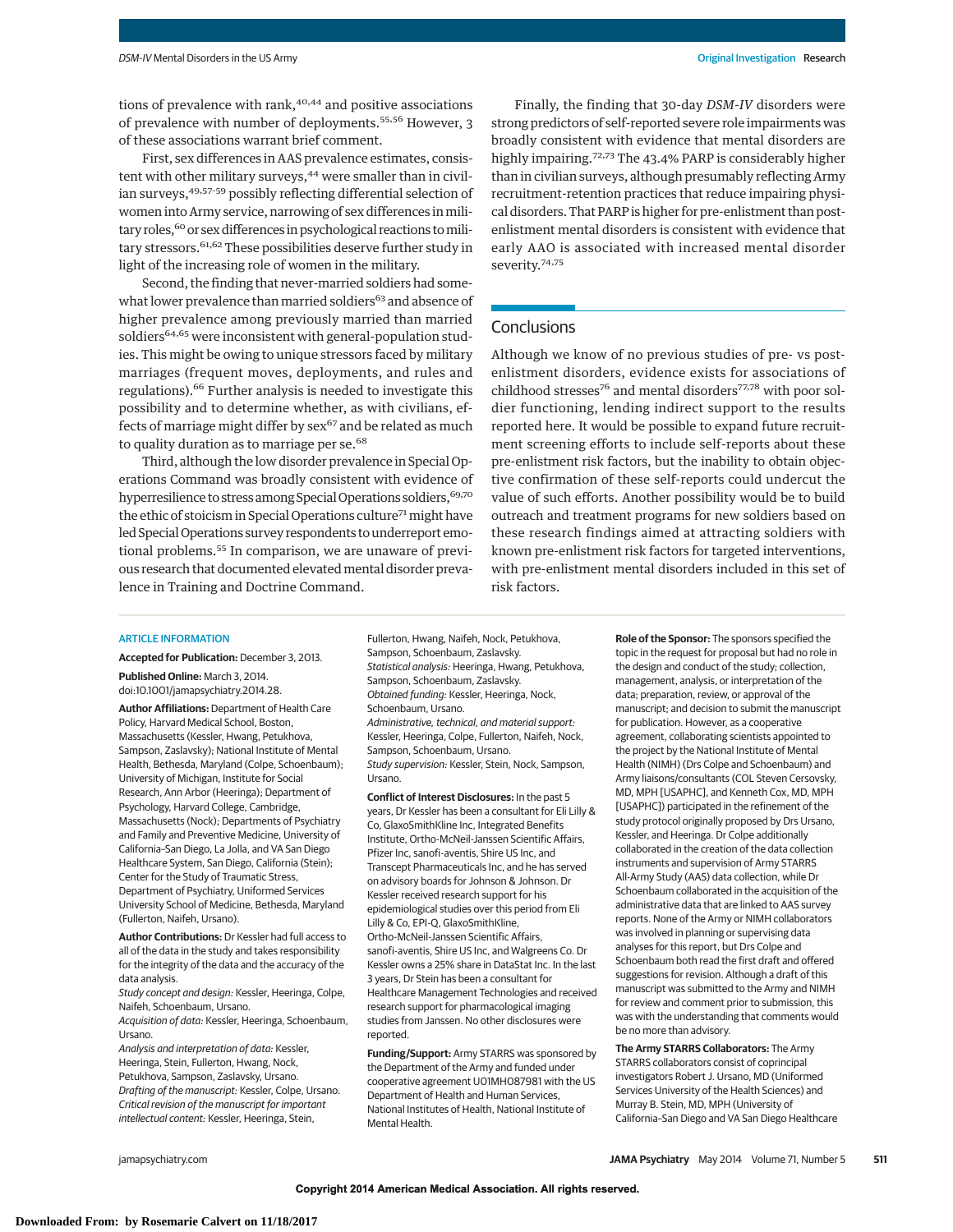System); site principal investigators Steven Heeringa, PhD (University of Michigan) and Ronald C. Kessler, PhD (Harvard Medical School); National Institute of Mental Health collaborating scientists Lisa J. Colpe, PhD, MPH, and Michael Schoenbaum, PhD; and Army liaisons/consultants COL Steven Cersovsky, MD, MPH (USAPHC), and Kenneth Cox, MD, MPH (USAPHC). Other team members included Pablo A. Aliaga, MA (Uniformed Services University of the Health Sciences); COL David M. Benedek, MD (Uniformed Services University of the Health Sciences); Susan Borja, PhD (National Institute of Mental Health); Gregory G. Brown, PhD (University of California–San Diego); Laura Campbell-Sills, PhD (University of California–San Diego); Catherine L. Dempsey, PhD, MPH (Uniformed Services University of the Health Sciences); Richard Frank, PhD (Harvard Medical School); Carol S. Fullerton, PhD (Uniformed Services University of the Health Sciences); Nancy Gebler, MA (University of Michigan); Robert K. Gifford, PhD (Uniformed Services University of the Health Sciences); Stephen E. Gilman, ScD (Harvard School of Public Health); Marjan G. Holloway, PhD (Uniformed Services University of the Health Sciences); Paul E. Hurwitz, MPH (Uniformed Services University of the Health Sciences); Sonia Jain, PhD (University of California San Diego); Tzu-Cheg Kao, PhD (Uniformed Services University of the Health Sciences); Karestan C. Koenen, PhD (Columbia University); Lisa Lewandowski-Romps, PhD (University of Michigan); Holly Herberman Mash, PhD (Uniformed Services University of the Health Sciences); James E. McCarroll, PhD, MPH (Uniformed Services University of the Health Sciences); Katie A. McLaughlin, PhD (Harvard Medical School); James A. Naifeh, PhD (Uniformed Services University of the Health Sciences); Matthew K. Nock, PhD (Harvard University); Rema Raman, PhD (University of California–San Diego); Nancy A. Sampson, BA (Harvard Medical School); LCDR Patcho Santiago, MD, MPH (Uniformed Services University of the Health Sciences); Michaelle Scanlon, MBA (National Institute of Mental Health); Jordan Smoller, MD, ScD (Harvard Medical School); Nadia Solovieff, PhD (Harvard Medical School); Michael L. Thomas, PhD (University of California–San Diego); and Alan M. Zaslavsky, PhD (Harvard Medical School).

**Disclaimer:** The content of this article is solely the responsibility of the authors and does not necessarily represent the views of the Department of Health and Human Services, the National Institute of Mental Health, the Department of the Army, or the Department of Defense.

**Additional Information:** A complete list of Army STARRS publications can be found at http://www.ARMYSTARRS.org.

#### **REFERENCES**

**1**. Ritchie EC, Benedek D, Malone R, Carr-Malone R. Psychiatry and the military: an update. Psychiatr Clin North Am. 2006;29(3):695-707.

**2**. Army Medical Surveillance Activity. Relative burdens of selected illnesses and injuries, US Armed Forces, 2001. Med Surveill Monthly Rep. 2002;8(2):24-28.

**3**. Bryan CJ, Hernandez AM, Allison S, Clemans T. Combat exposure and suicide risk in two samples of military personnel. J Clin Psychol. 2013;69(1):64-77.

**4**. Hoge CW, Castro CA, Messer SC, McGurk D, Cotting DI, Koffman RL. Combat duty in Iraq and Afghanistan, mental health problems, and barriers to care. N Engl J Med. 2004;351(1):13-22.

**5**. Prigerson HG, Maciejewski PK, Rosenheck RA. Population attributable fractions of psychiatric disorders and behavioral outcomes associated with combat exposure among US men. Am J Public Health. 2002;92(1):59-63.

**6**. Ursano RJ, Holloway HC, Jones DR, Rodriguez AR, Belenky GL. Psychiatric care in the military community: family and military stressors. Hosp Community Psychiatry. 1989;40(12):1284-1289.

**7**. Armed Forces Health Surveillance Center (AFHSC). Absolute and relative morbidity burdens attributable to various illnesses and injuries, US Armed Forces, 2010. Med Surveill Monthly Rep. 2012;18(4):2-7.

**8**. Bryan CJ, Jennings KW, Jobes DA, Bradley JC. Understanding and preventing military suicide. Arch Suicide Res. 2012;16(2):95-110.

**9**. Cesur R, Sabia JJ, Tekin E. The psychological costs of war: military combat and mental health. J Health Econ. 2013;32(1):51-65.

**10**. Buddin RJ. Success of First-Term Soldiers: The Effects of Recruitment Practices and Recruit Characteristics. Santa Monica, CA: Rand Corporation; 2005.

**11**. Korb LJ, Duggan SE. An all-volunteer Army? recruitment and its problems. Polit Sci Polit. 2007;40(3):467-471. doi:10.1017 /S1049096507070953.

**12**. de Girolamo G, Dagani J, Purcell R, Cocchi A, McGorry PD. Age of onset of mental disorders and use of mental health services: needs, opportunities and obstacles. Epidemiol Psychiatr Sci. 2012;21(1):47-57.

**13**. Kessler RC, Amminger GP, Aguilar-Gaxiola S, Alonso J, Lee S, Ustün TB. Age of onset of mental disorders: a review of recent literature. Curr Opin Psychiatry. 2007;20(4):359-364.

**14**. McGorry PD, Purcell R, Goldstone S, Amminger GP. Age of onset and timing of treatment for mental and substance use disorders: implications for preventive intervention strategies and models of care. Curr Opin Psychiatry. 2011;24(4):301-306.

**15**. Kessler RC, Avenevoli S, Costello J, et al. Severity of 12-month DSM-IV disorders in the National Comorbidity Survey Replication Adolescent Supplement. Arch Gen Psychiatry. 2012;69(4):381-389.

**16**. Kessler RC, Colpe LJ, Fullerton CS, et al. Design of the Army Study to Assess Risk and Resilience in Servicemembers (Army STARRS). Int J Methods Psychiatr Res. 22(4):267-275.

**17**. American Association for Public Opinion Research. Standard Definitions: Final Dispositions of Case Codes and Outcome Rates for Surveys. Deerfield, IL: American Association for Public Opinion Research; 2009.

**18**. Kessler RC, Heeringa SG, Colpe LJ, et al. Response bias, weighting adjustments, and design effects in the Army Study to Assess Risk and Resilience in Servicemembers (Army STARRS). Int J Methods Psychiatr Res. 2013;22(4):288-302.

**19**. Heeringa SG, Gebler N, Colpe LJ, et al. Field procedures in the Army Study to Assess Risk and

Resilience in Servicemembers (Army STARRS). Int J Methods Psychiatr Res. 2013;22(4):276-287.

**20**. Kessler RC, Ustün TB. The World Mental Health (WMH) Survey Initiative Version of the World Health Organization (WHO) Composite International Diagnostic Interview (CIDI). Int J Methods Psychiatr Res. 2004;13(2):93-121.

**21**. Weathers F, Litz B, Herman D, Huska J, Keane T. The PTSD Checklist (PCL): reliability, validity, and diagnostic utility. Paper presented at: Annual Meeting of the International Society for Traumatic Stress Studies. San Antonio, TX; 1993.

**22**. Kessler RC, Petukhova M, Zaslavsky AM. The role of latent internalizing and externalizing predispositions in accounting for the development of comorbidity among common mental disorders. Curr Opin Psychiatry. 2011;24(4):307-312.

**23**. Bray RM, Pemberton MR, Lane ME, Hourani LL, Mattiko MJ, Babeu LA. Substance use and mental health trends among US military active duty personnel: key findings from the 2008 DoD Health Behavior Survey. Mil Med. 2010;175(6):390-399.

**24**. Kessler RC, Santiago PN, Colpe LJ, et al. Clinical reappraisal of the Composite International Diagnostic Interview Screening Scales (CIDI-SC) in the Army Study to Assess Risk and Resilience in Servicemembers (Army STARRS). Int J Methods Psychiatr Res. 2013;22(4):303-321.

**25**. First MB, Spitzer RL, Gibbon M, Williams JBW. Structured Clinical Interview for DSM-IV Axis I Disorders, Research Version, Non-patient Edition (SCID-I/NP). New York, NY: Biometrics Research, New York State Psychiatric Institute; 2002.

**26**. Leon AC, Olfson M, Portera L, Farber L, Sheehan DV. Assessing psychiatric impairment in primary care with the Sheehan Disability Scale. Int J Psychiatry Med. 1997;27(2):93-105.

**27**. Kessler RC, Merikangas KR. The National Comorbidity Survey Replication (NCS-R): background and aims. Int J Methods Psychiatr Res. 2004;13(2):60-68.

**28**. Gadermann AM, Gilman SE, McLaughlin KA, et al. Projected rates of psychological disorders and suicidality among soldiers based on simulations of matched general population data. Mil Med. 2012;177(9):1002-1010.

**29**. SAS Institute Inc. SAS/STAT 9.2 User's Guide. 2nd ed. Cary, NC: SAS Institute Inc; 2009.

**30**. Rubin DB. Multiple Imputation for Nonresponse in Surveys. New York, NY: John Wiley & Sons; 1987.

**31**. Cox C, Li X. Model-based estimation of the attributable risk: a loglinear approach. Comput Stat Data Anal. 2012;56(12):4180-4189.

**32**. Rothman K, Greenland S. Modern Epidemiology. 2nd ed. Philadelphia, PA: Lippincott Williams & Wilkins; 1998.

**33**. Cannell CF, Marquis KH, Laurent A. A summary of studies of interviewing methodology. Vital Health Stat 2. 1977;(69):i-viii, 1-78.

**34**. Kessler RC, Wittchen H-U, Abelson JM, et al. Methodological studies of the Composite International Diagnostic Interview (CIDI) in the US National Comorbidity Survey. Int J Methods Psychiatr Res. 1998;7(1):33-55. doi:10.1002/mpr.33.

**35**. Turner CF, Ku L, Rogers SM, Lindberg LD, Pleck JH, Sonenstein FL. Adolescent sexual behavior, drug use, and violence: increased reporting with